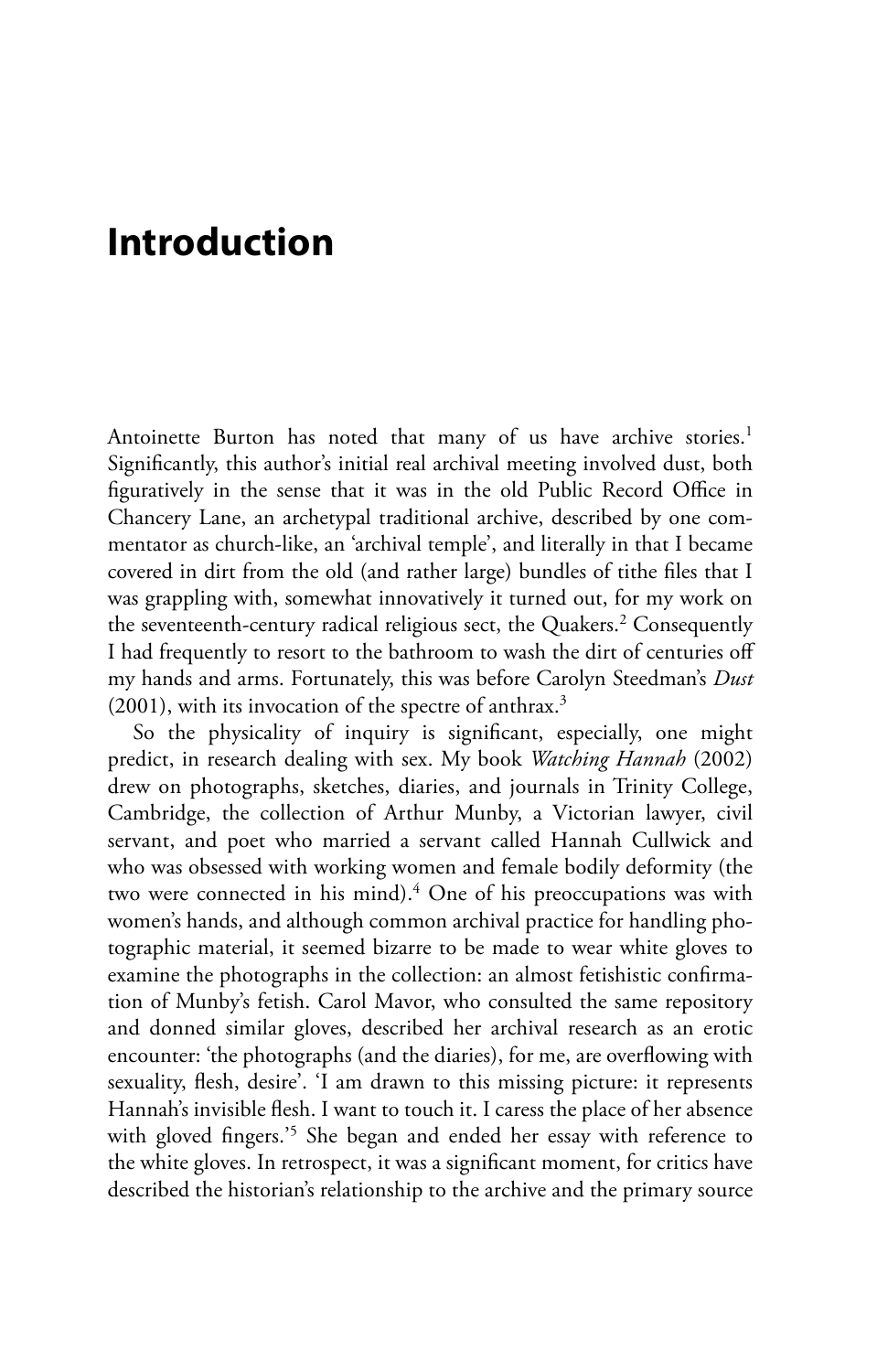document as fetishistic or fantastical in their obsession with actually touching the past.<sup>6</sup>

What I have been calling the archives vary in nature, and I have visited many of them – not all represented in this book – in the twenty years since my research and writing took a sexual turn. They range, in my own more recent experience, from the grandeur of the New York Public Library, Beaux-Arts landmark building on Fifth Avenue and 42nd Street, to the modern architectural beauty of the Beinecke Library, or the more understated Main Library of the San Francisco Public Library, temporary daytime home to so many of that city's homeless who share its space with researchers. The archive can consist of a mural in a hotel, or drawings and paintings in the collection of a wealthy patron. When researching Chapter 2 on the artist Edward Melcarth, Erin Griffey and I travelled to the Forbes Gallery's warehouse, The Fortress, in Queens in New York, which indeed looked like and was as secure as a citadel, where our hosts set out a whole room of Melcarth's work (see Figure 4). (Malcolm Forbes, the billionaire owner of *Forbes* magazine, had patronised both hustlers – male sex workers – and the always-struggling Melcarth.) The following day, we went to the newly refurbished and rather exclusive Pierre Hotel in Manhattan, where in the



**4** At the Fortress (with Erin Griffey). Photographed by author, 2010.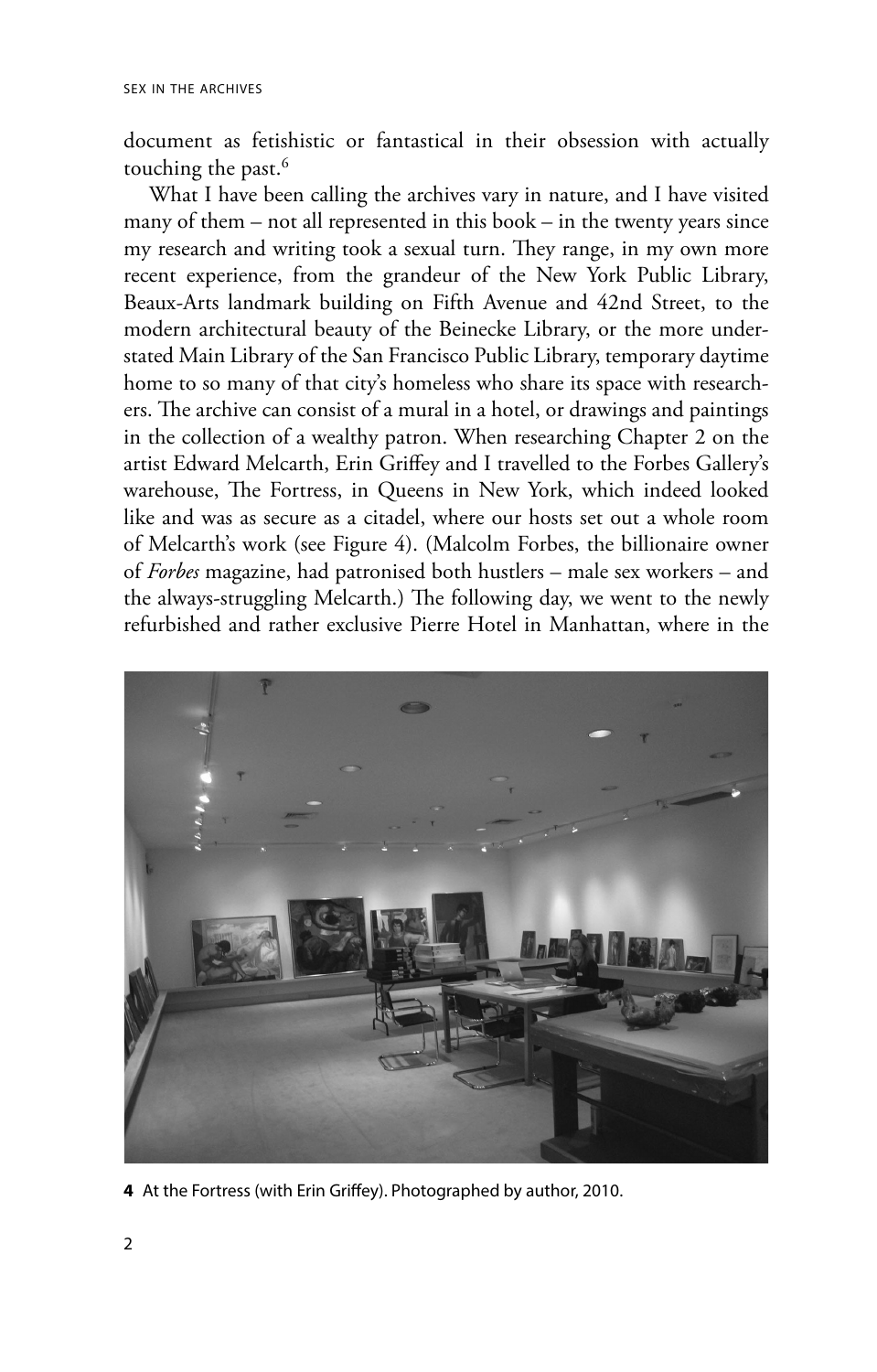introduction

1960s Melcarth had painted a mural using hustlers as models and to carry out the actual labour. (There are photographs in Chapter 2.)

Or the archive can be in a room in an apartment, the product of one person's private obsession. In 2007, while working on *New York Hustlers*  (2010), I contacted an artist called Richard Taddei, who had known the aforementioned Melcarth. It transpired that Taddei also painted and photographed hustlers, but those of another generation – Melcarth in the 1950s and 1960s, and Taddei in the 1980s and 1990s (see Figure 5).7 His apartment was then on West 47th Street, deliberately located to be near male prostitution, and he had stacks of photographic albums, a scanner, and digital copies of both his and Melcarth's photographs. I spent the morning there with him, took him to lunch, and then in the afternoon and evening we selected what I wanted while he scanned them and copied the files on to disk for me, emailing others later. It was a remarkable archive of Melcarth's photography, much of which Taddei has moved to the Archives of American Art, Smithsonian Institution, in Washington DC, where many of the images now reside.<sup>8</sup>

The title of this book is not entirely original, although I did not think about this when I wrote Chapter 6. Bonnie Smith used the phrase 'sex in the archives' to describe a type of nineteenth-century male fetishism of archival research where a collection was like a 'virgin' ('I long for the moment I have access to her . . . whether she is pretty or not') and a rare book was caressed because it was 'enveloped in skin, like a woman'.9 But the sex in the archives here is of an entirely different order to that possessive, masculine, empirical quest for a history of politics, diplomacy, and . . . well, anything other than the history of sex. The subject topics covered in this book are wide ranging: rethinking the art history of homoeroticism; casual sex before casual sex; early trans history; New York queer sex; masturbation; pornography; Baltimore's sexual cultures. The duality indicated by the book's title reflects its two principal themes: it deals with archival form and archival content, the archives of the histories of sex and the sexual histories contained in those archives. It is an experiment in writing an American sexual history that refuses the confines of identity sexuality studies, spanning the spectrum of queer, trans, and the allegedly 'normal'; and it includes masturbation, perhaps the queerest sex of all. What unites this project is a fascination with sex at the margins, sex that refuses the classificatory frameworks of heterosexuality and homosexuality, and that demonstrates gender and sexual indecision and flexibility. It is sex that also conceptually challenges the supposed demarcations of pre and post gay liberation, for the pre-Stonewall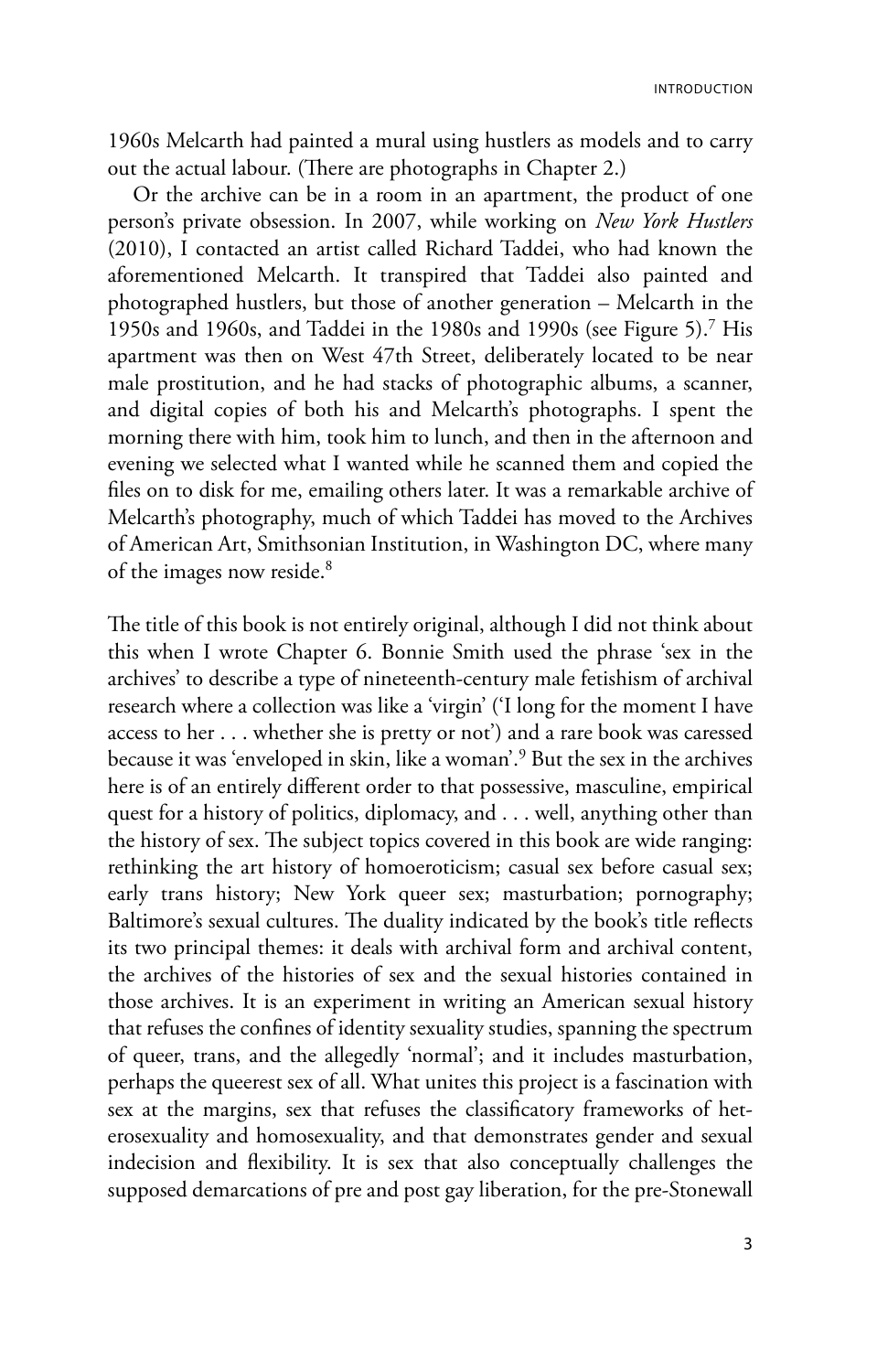

Richard Taddei, photograph of New York hustler, 1980s. Collection of Richard Taddei.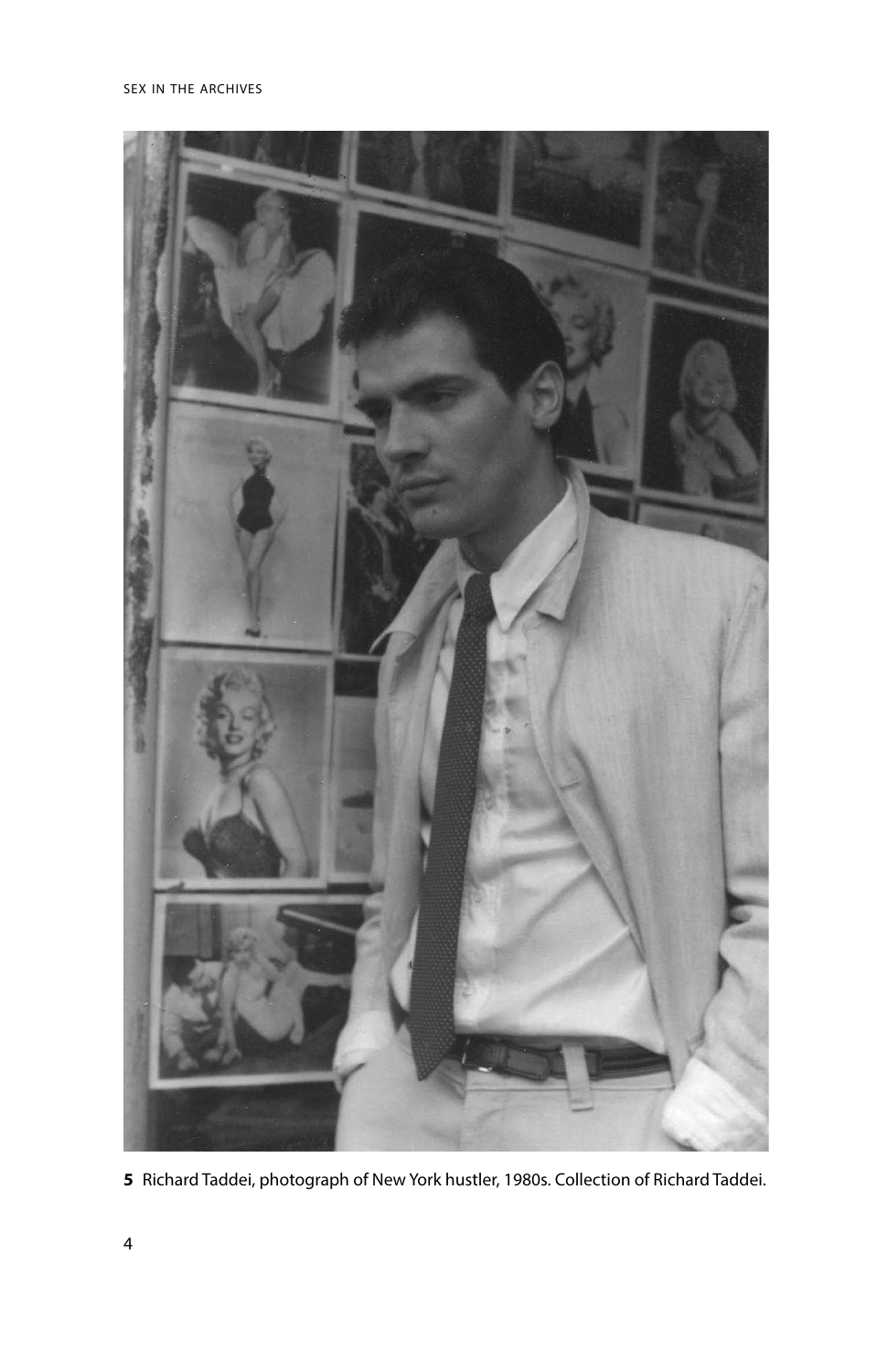introduction

years as they are usually called, the time before the gay identity politics of the late 1960s and early 1970s, were ones of immense sexual richness and variability, as we will see in Chapters 2 and 3.

But the book, as will be discussed in Chapter 1, is also an exploration of the role of the archive in such histories. The sex discussed is located both in the margins of the archives, what has been termed the counterarchive, but also, importantly, in the pockets of recorded desire located in the most traditional and respectable repositories. Hence we will encounter the erotic art of the Kinsey Institute (Chapter 2); Thomas Painter's hustler dossiers and Samuel Steward's very personal and extensive visual and written record of casual sex (Chapter 3); the University of Chicago Library's holdings of the work of 1920s sociologists, mapping the sexual opportunities to be found in the anonymity and freedom of the furnished rooms' district of Chicago (Chapter 4); the New York Public Library's collection of the investigators' reports for the moral reformers of New York's Committee of Fourteen that chart sex in dance halls, massage parlours, hotels, and restaurants in the early twentieth century (Chapter 4); the San Francisco History Center's life course diaries of Lou Sullivan, transitioning from heterosexual woman to gay man (Chapter 5); gay masturbatory journals in the New York Public Library that are of such a sexually explicit nature, and name so many people, that they were embargoed for seventy-five years until I gained special permission to read them (Chapter 6); the private archive of the amateur pornographer known as ANONYMOUS who, with a team of straight women, wrote gay male erotic fiction for publication in the 1990s (Chapter 7); the scattered archive of masturbation, not located in any specific institution or private holding but generated through evidentiary remains from recent US history (Chapter 8); and Amos Badertscher's intensely intimate, lifetime photographic dossier on Baltimore's sexual cultures, ranging from the 1960s to the 2000s (Chapter 9). The sexual histories in this book are those where pornography and sexual research are indistinguishable; where art and pornography intersect; and where today's personal obsession becomes tomorrow's archive.

## **Notes**

- 1 A. Burton, 'Introduction: archive fever, archive stories', in A. Burton (ed.), *Archive Stories: Facts, Fictions, and the Writing of History* (Durham, NC, 2005), pp. 1–24.
- 2 For the Public Record Office as archival temple, see E. Ketelaar, 'The panoptical archive', in F. X. Blouin and W. G. Rosenburg (eds), *Archives, Documentation,*